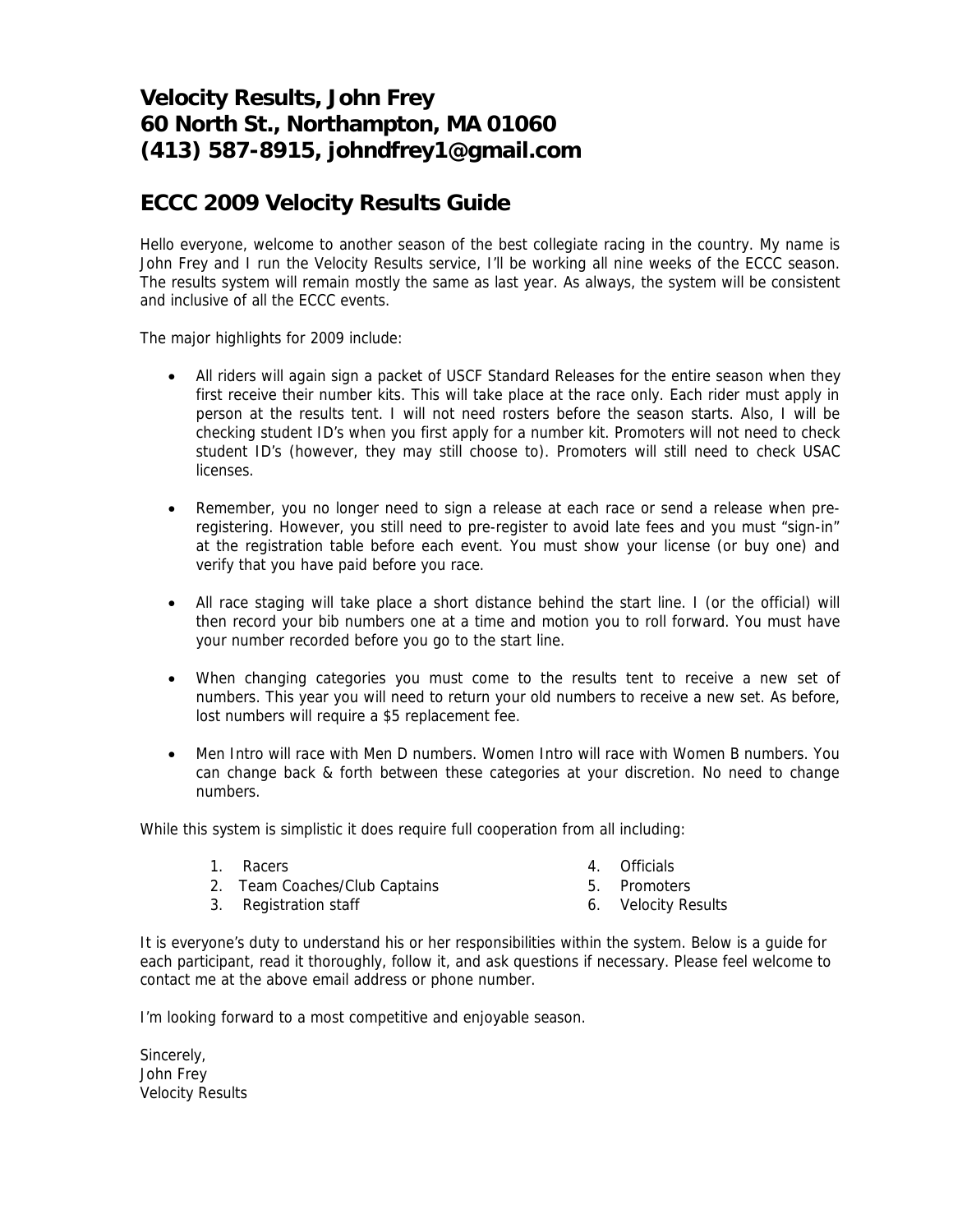### **INFORMATION FOR RACERS**

\*\*\* This information is for all riders on your team. Please share this information with every team member, discuss as necessary, and make sure all are aware of his or her responsibilities. \*\*\*

**PERMANENT RIDER NUMBERS** – This is the most vital element to the Velocity Results system. It will streamline all facets of the registration and results format. Every rider must enroll with Velocity Results and receive a number kit for the entire season. No charge for the kit (unless you lose your numbers). Do not change categories without getting a new number kit. The number series are as follows…

| Men $A - 1$ to 130 (blue)   | Men D & E $-$ 600-999 (orange)  |
|-----------------------------|---------------------------------|
| Men B – 131-299 (red)       | Women $A - 1-99$ (white)        |
| Men $C - 300 - 599$ (green) | Women B & C $-$ 100-299 (white) |

**ALL RIDERS MUST ENROLL WITH VELOCITY RESULTS** – You must enroll with Velocity Results and receive a number kit before you can register for races. You need only enroll once and then use the same numbers for the entire season (unless you change categories). To enroll simply come see me at the Velocity Results tent near the finish area (before you go to registration). You will need to fill out an info sheet then print and sign your name to a packet of releases for the entire ECCC season. Then give me the packet and show me your current student identification. I'll then give you a number kit to be used for the season. Note, this does not "register" you for the events. You must still register/check-in onsite at the registration table.

**NUMBER KITS** – You will be issued a kit with two large numbers (for back and side), a frame number, pins, and twist ties. This kit will be used at every race. LOST, stolen, misplaced, forgotten number kits will cost \$5 to replace. No excuses, no exceptions.

**NUMBER PLACEMENT** - This is very crucial to the success of this system. I will place all participants, but trust me **the numbers MUST be placed properly for the camera to see you.** The **SIDE NUMBER** goes on your side (think NASCAR doors), either right or left depending on the camera side for that event. Do NOT place it high on your back; the camera will not see it. DO place it parallel to and covering the side panel of your jersey. The BACK NUMBER goes directly on the center of your jersey pockets. This number is for officials to see you from behind.



The FRAME NUMBER must go on the frame, not under the saddle. Cut it down if it doesn't fit. Use at least three twist ties to secure it tightly. Use a piece of tape along the bottom to hold the sides together. It is useless if it flaps in the wind or tilts to the side. You must wear all numbers for criteriums and road races. You need only wear the side number for time trials.

**UPGRADES/DOWNGRADES** - If you want to change categories you must come see me at the Velocity Results tent to receive a new number kit for that category. This season you must return your old number kit as I nearly ran out of usable numbers last season. If you don't return your old kit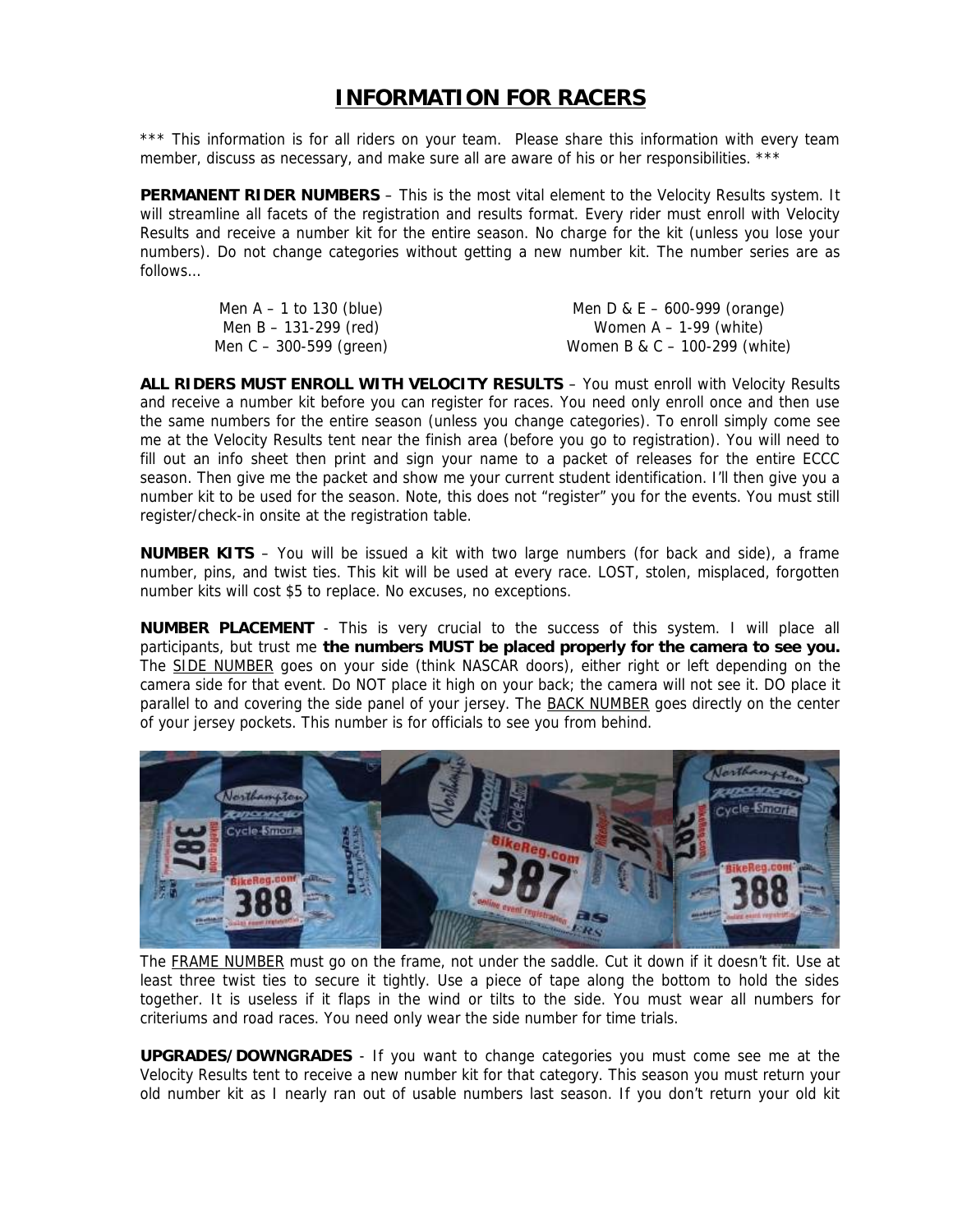when receiving the new you must pay the \$5 replacement fee. Note: Men Intro and Women Intro will use Men D and Women B numbers. No need to change numbers when changing between those categories.

**RACE REGISTRATION** – You will register for each event separately as you have always done. You must either pre-reg (to save some cash) or sign-up at the event (and pay a late fee). If you pre-reg, you must still come to the registration desk to "sign-in". You need to show your USCF license (or purchase one) and confirm your payment fee.

**RESULTS & PROTESTS: IMPORTANT!** Please read the Officials section below. Full results will be posted onsite. The protest period will follow the prescribed rules. It is the racers' responsibility to understand the rules. **No post race day result changes!**

### **INFORMATION FOR TEAM LEADERS/CLUB PRESIDENTS**

**EDUCATE** - Make it your duty to distribute this info and educate your riders.

**ENROLL YOUR TEAM MEMBERS** – There will be no pre-season enrollment this year. Instead, inform your riders to come see me at the Velocity Results tent before they go to registration. They will complete their release and info packets and then receive a number kit. Only when they have a number can they go to registration.

### **INFORMATION FOR PROMOTERS & REGISTRATION STAFF**

**GOAL OF REGISTRATION** – Registration is much simplified this season as you are no longer responsible for making certain each rider has signed a release or if they are enrolled students. I will be checking student ID's and collecting releases for all events when a rider first gets a Velocity Results number kit.

The minimum required of registration will be to keep a list of riders' names, write their bib number, check that they have a USCF license (or sell them a license), and verify that they have paid. If a rider does not have a Velocity Results number kit send them directly to the Velocity Results tent first. You do not need to check school ID's or collect a release form. You are welcome to do more if you desire.

Velocity Results will provide you with a list of riders that actually started the event. You can use this to crosscheck your lists to make certain everyone has paid. If a rider has not paid you can settle the dispute with the help of the conference director. You do not need to worry about liability since Velocity Results will have a signed release from that person. Velocity Results will retain possession of all the release forms for the necessary seven years. If you need one please see me.

**PRE-REGISTRATION** – Promoters must still allow pre-registration or else they cannot charge a late fee. Again, you can make this as simple or as comprehensive as you desire. You do not need to collect student ID copies or release forms.

I suggest simply first listing your event on BikeReg.com (see below). This will allow easy registration online. Secondly, allow schools/riders to mail you an entry with paid fee. The entry really need only include the rider names and payment. Finally, you could allow schools to email a "confirmed" list of names with payment check pending. Then that school will be fully responsible for that payment. All pre-registrants will still need to "check-in" onsite at the registration table.

**DAY-OF REGISTRANTS & PRE-REG CHECK-IN** – All riders must still "check-in" on race day even if they have pre-registered. As mentioned above, the minimum required of registration will be to keep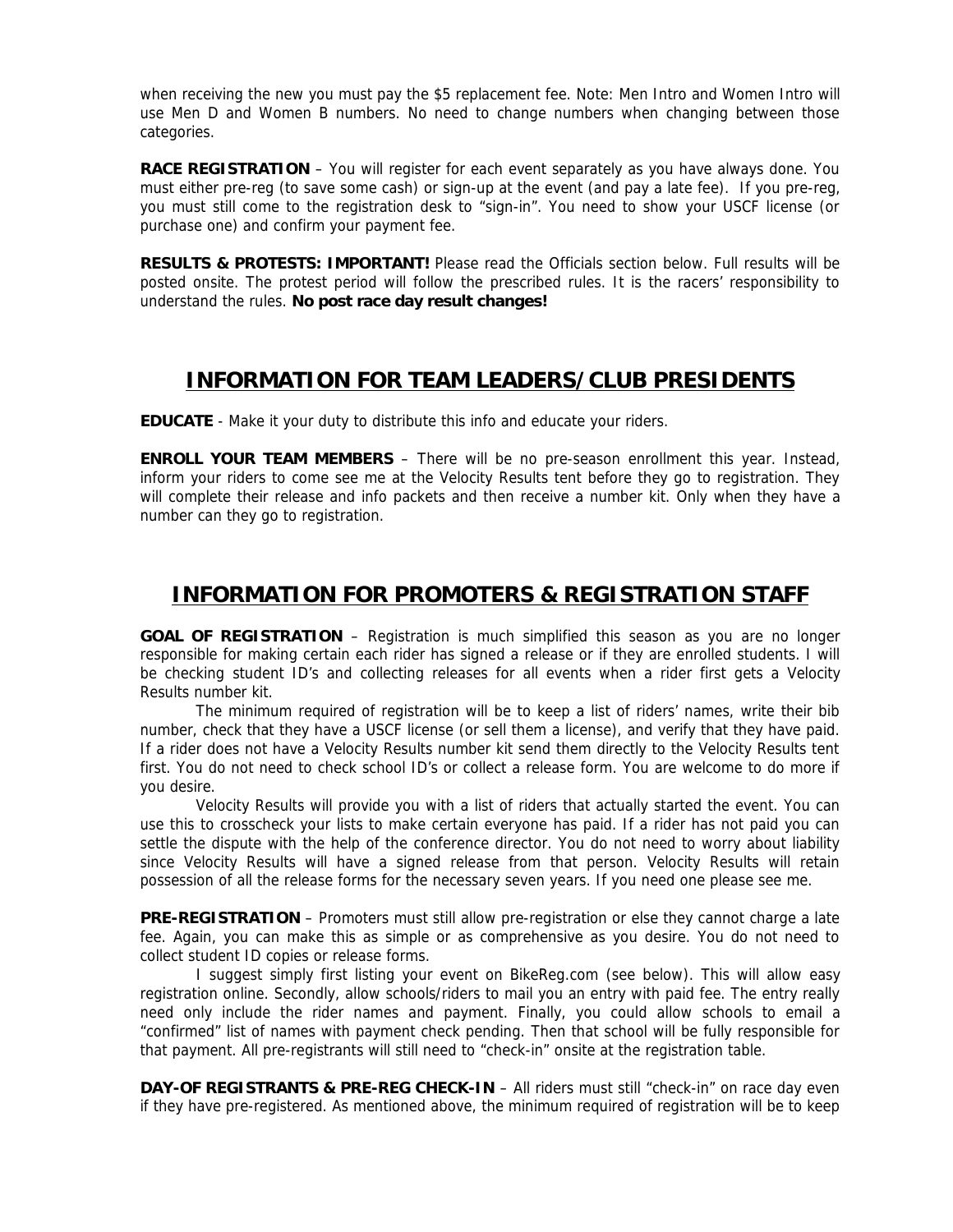a list of riders' names, write their bib number, check that they have a USCF license (or sell them a license), and verify that they have paid. If a rider does not have a Velocity Results number kit send them directly to the Velocity Results tent first. You do not need to check school ID's or collect a release form. You are welcome to do more if you desire.

Velocity Results will provide you with a list of riders that actually started the event and all the release forms for that event. You can use this to crosscheck your lists to make certain everyone has paid. If a rider has not paid you can settle the dispute with the help of the conference director. You do not need to worry about liability since Velocity Results will have a signed release from that person.

**ONE-DAY & ANNUAL LICENSE SALES** – You must still sell one-days and annuals at registration. If you need assistance see the USA Cycling race official. Make sure riders have a Velocity Results number kit in order to complete the event registration.

**USCF RACES AT YOUR EVENT** – If you are also holding USCF events as part of your race, Velocity Results will charge the standard Velocity Results rate for USCF events. For USCF races Velocity Results charges a flat \$56 per hour. For these events Velocity Results will bill for the time it adds to the day beyond the usual collegiate schedule. So, for example, if there are three USCF crits starting at 9am then the collegiate schedule starting at noon Velocity Results will bill \$168 additional for the three hours it adds to the day.

Velocity Results will NOT be supplying numbers, however. The promoter will need to supply numbers (only one needed per rider). And the promoter will need to do their own registration and provide Velocity Results with a disk of registrants or a written sheet (first name, last name, team name, USAC license #, bib #). Velocity Results will supply full, printed results and submit the results directly to USAC and online media.

**BIKEREG ONLINE REGISTRATION** – Promoters can utilize BikeReg.com for online registration services for both collegiate and USCF events. There is no charge to the promoter, it lessens the amount of pre-reg work, and allows your participants to register quickly online with a credit card. It only takes about 15 minutes to open an account and list your event online. Check out www.BikeReg.com for info. Please note that BikeReg and Velocity Results are two separate companies though I do work closely with BikeReg and can answer any questions you may have concerning online registration. Email me at johndfrey@hotmail.com if you are interested.

#### **INFORMATION FOR OFFICIALS**

**NUMBER PLACEMENT** – PLEASE take the time to demand proper number placement of the riders on the start line. We all know this is the key to an efficient and complete results system. All riders have received a side number, back number, and frame number. More details are available in the Racers section.

**COMPLETE RESULTS** – While it is technically the officials' responsibility to only determine the official winner it is expected that we will now place EVERY participant. The results equipment will thoroughly capture all pack finishes. The best way to streamline the process is to make certain at least one official continues to manually record the finishes of all stragglers. This will allow me and the Chief Judge to begin dissecting the video of the pack finishes. We can discuss the exact procedure before each event.

**START SHEETS –** The schools will NOT be providing start sheets. Instead, we need to record all the participants' bib numbers on the start line. All race staging will take place a short distance behind the start line. I (or the official) will then record the bib numbers one at a time and motion the rider to roll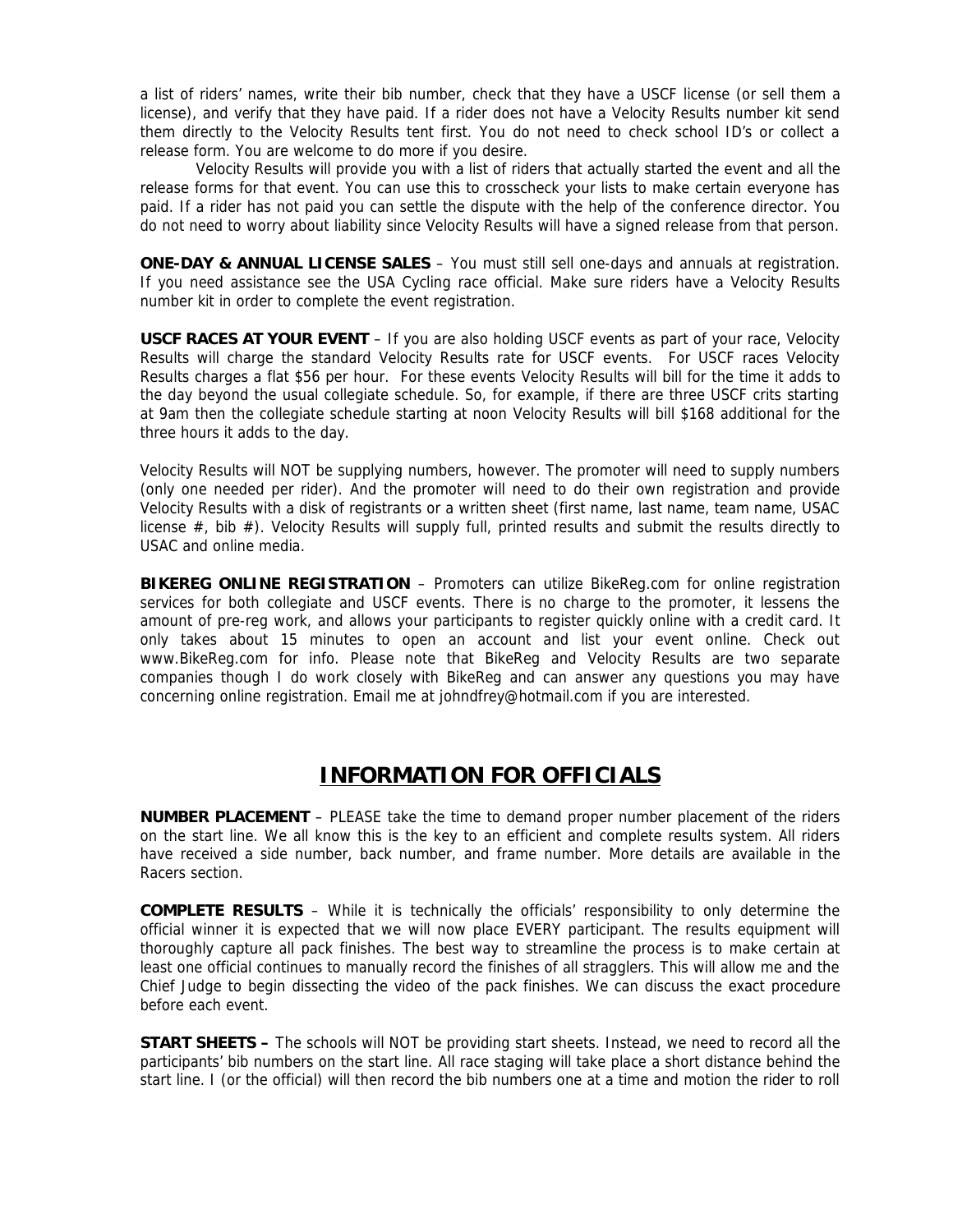forward. All riders must have their number recorded before they go to the start line. From that list I will then produce an official start sheet.

**LAPPED RIDERS / SMALL FIELDS –** Last season the most difficult races to score were the criterium events with small fields (10-20 riders) and huge talent discrepancies. This generally included the women's and men's D fields. While we didn't want to pull riders, many participants were lapped multiple times and the results were sketchy at best. All of this happened while officials tended to use this event as their "break time". I want to simply emphasize this is a time when we need the most attention.

It was also my observation that scoring from the finish line simply was not effective in determining lapped (and multi lapped) riders. I suggest requiring an official to ride in the lead car. Then as the lead car approaches stragglers (as they are about to be lapped) the official will record their numbers. This will be a full-proof method for recording lapped riders. After the event the official in the car will provide a list of lapped riders to the Chief Judge. I will provide a list of rider numbers in the order which they crossed the finish at the end. The Chief Judge will combine the two lists to determine the final results.

**PRINTED RESULTS** – The Chief Judge need only work with me to create an official list of race numbers from the results camera. I will enter results into the computer, print with full names, and give to the Chief Judge to sign and time stamp.

**POSTED RESULTS** – All results will be posted on-site as soon as possible after each event. Obviously this time will vary depending on the type of event and race schedule. Results will be complete with all participants.

**PROTEST PERIOD** – All protests will be decided onsite, within the prescribed time periods. Since we have a camera and full results capability there will be no post race-day result changes. It is the riders' responsibility to check their own results.

**RELEASE FORMS –** I will have possession of all riders' releases for the entire season. If you need a release form for an accident report you can obtain it from me.

#### **INFORMATION FOR PROMOTERS**

**EDUCATE ALL EVENT CREWS & PARTICIPANTS** – Read and understand this guide, USCF rules, NCCA rules, and ECCC rules. Then interpret the rules for your specific event. And finally, communicate with all (officials, race staff, Velocity Results, racers) as to your unique event circumstances. It is ultimately your responsibility to make certain everything runs smoothly.

**VELOCITY RESULTS FEE** – Velocity Results will provide you an invoice at the end of the weekend. This can be submitted to the school for payment. The fee is \$2.50 per registered racer per event. If you hold a second event in a day (time trial) I will charge \$1.50 per rider for a TT or \$3.00 per team for a TTT. If your only event of the day is a TT then the charge is full price.

**OTHER VELOCITY RESULTS REQUIREMENTS - I** will be adding a \$60 hotel surcharge for each race day to the final Velocity Results bill. Basically, I have taken the grand total I spend on hotel charges for the season and divide it by the 18 days of racing. This way it is fair to all the promoters regardless of my distance traveled.

#### **Velocity Results**

• Velocity Results will maintain a single database of all riders.